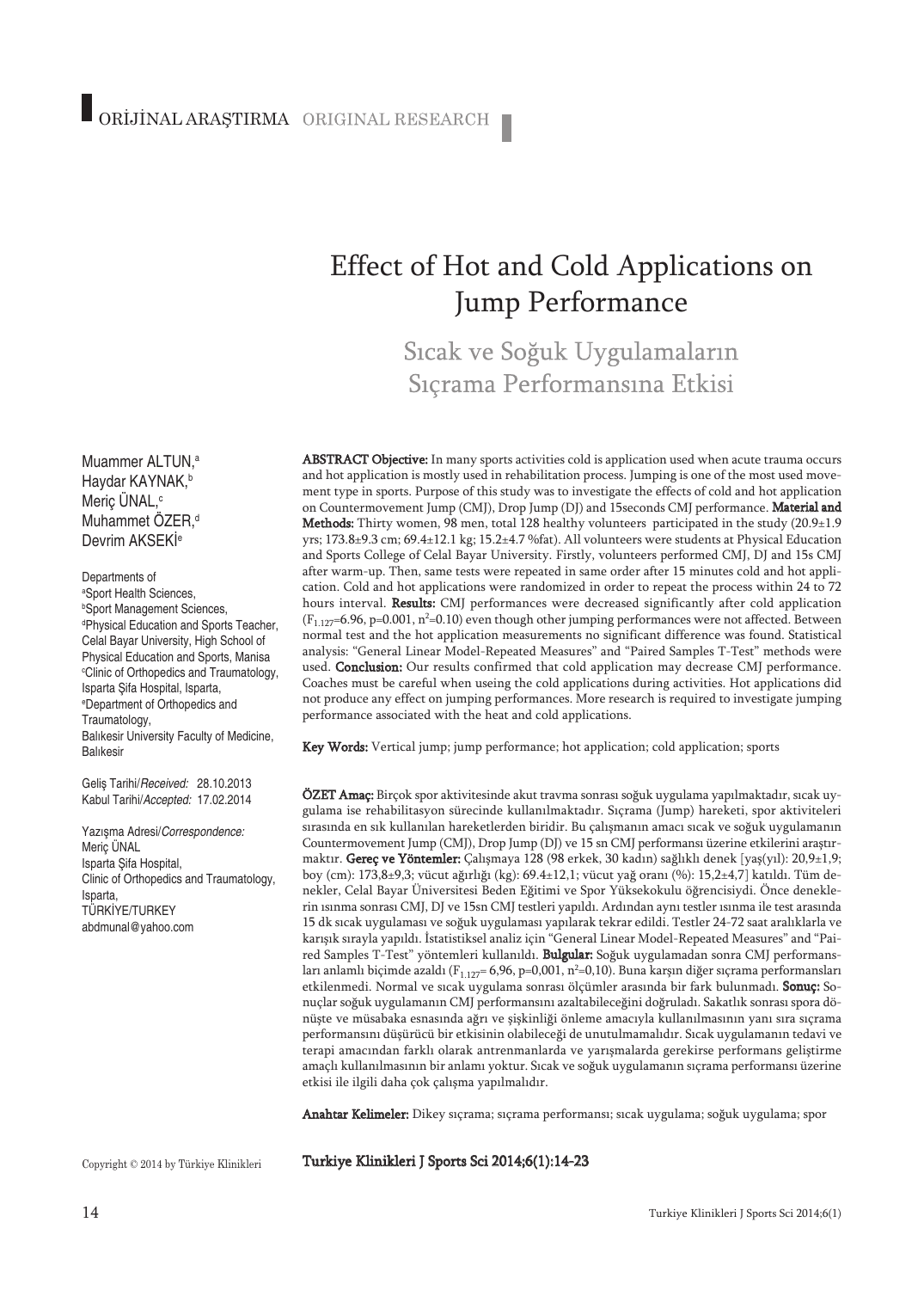maerobic power, used in short term highly<br>forceful exercises, is a conditional property<br>associated with ATP-CP energy system.<br>There are several tests to determine anaerobic forceful exercises, is a conditional property associated with ATP-CP energy system. There are several tests to determine anaerobic power performance. Nonetheless; standing vertical jumping, standing broad jumping, Margaria-Kalaman and Wingate tests are most-widely used. Jumping performance is among the best indicators of anaerobic power. It's one of the most important factor that affects activity performance and sport activity efficiency in many sports branch.

In short term highly forceful activities like sprint and jumping, most important fatigue reasons are foremost neuromuscular fatigue then inorganic phosphate concentration, ATP/ADP ratio, CP regeneration and psychological fatigue. 1,2 These can be affected positively or negatively by temperature changes. 3-5

Hot applications are usually used at post-activity recovery and post-disability rehabilitation. Heat has significant effects on nervous tissue. Superficial heating increases sympathetic nervous transmission rate. 6,7 Stimulation proportions of golgi tendon organs increase with temperature.<sup>8,9</sup> For the purpose of hot application there are hot packs, hot water pack, hot compresses, hot water (fixed), parafin, solid materials, fluidoteraphy, hot water (mobile) and moist air applications for superficial heating; and radiotherapy , microwave, short wave and ultrasound applications for deep heating. 10

Cold applications are used during activities and post-activity in case of disability or injury to decrease pain and edema. Cold application decreases production of acetylcholine which provides nervous transmission in tissues, slows stimulation of muscle fiber afferents and reflex responses, consequently nervous transmission rate slows down. 11,12 Silicone gel packs, cold compresses, cold packs and special sprays can be used for the purpose of cold application.

In many competitions cold spray and cold application in bench area are applied to the player after minor and medium injuries. Then if the player is proper or in case of necessity, he continues the competition. Although it's known that applied cold decreases pain and edema, it's effect on performance was not studied enough. In these conditions studying of effect of hot or cold application on performance is going to contribute to behavior of players and trainers in more conscious manner in this issue.

The aim of this study is to determine positive or negative effects of hot and cold applications that are applied before or during training on jumping performance on normal persons.

# MATERIAL AND METHODS

With this study the impact of hot and cold application on the performance of Countermovement Jump (CMJ), Drop Jump (DJ) and 15 seconds Countermovement Jump (15s CMJ) has been analyzed.

The activity level of the participants has been evaluated according to Tegner Activity Scale (TAS), developed by Tegner and Lysholm (1985), which is used for the evaluation of the patients' activity level. 13,14 Those whose activity levels are between 5 and 8, TAS, have been included in the study (Table 1).

Totally 128 people joined the study, 98 male and 30 female who are the students of Celal Bayar University (CBU) Physical Education and Sports Academy (BESYO) with no joint or muscle disease (Table 2). Informed consent was taken from all participants and local ethical committee permission was taken for this study.

The more developed version of Bosco ergojump, Newtest Powertimer 300 series testing system has been used at this study. <sup>15</sup> For DJ testing 40 cm long boxes for men and 70 cm long boxes for women have been used. 16

The body weights and body fat ratios (BFR) of the participants have been measured by using Tanita TBF 300 Body Composition Analyzer (Fat ratio 0.1%) increments). HLT-100 Holtain Antropometrik Set has been used for length measurements.

Tests have been conducted at Celal Bayar University's Physical Education Academy performance room. Humidity and temperature have been ad-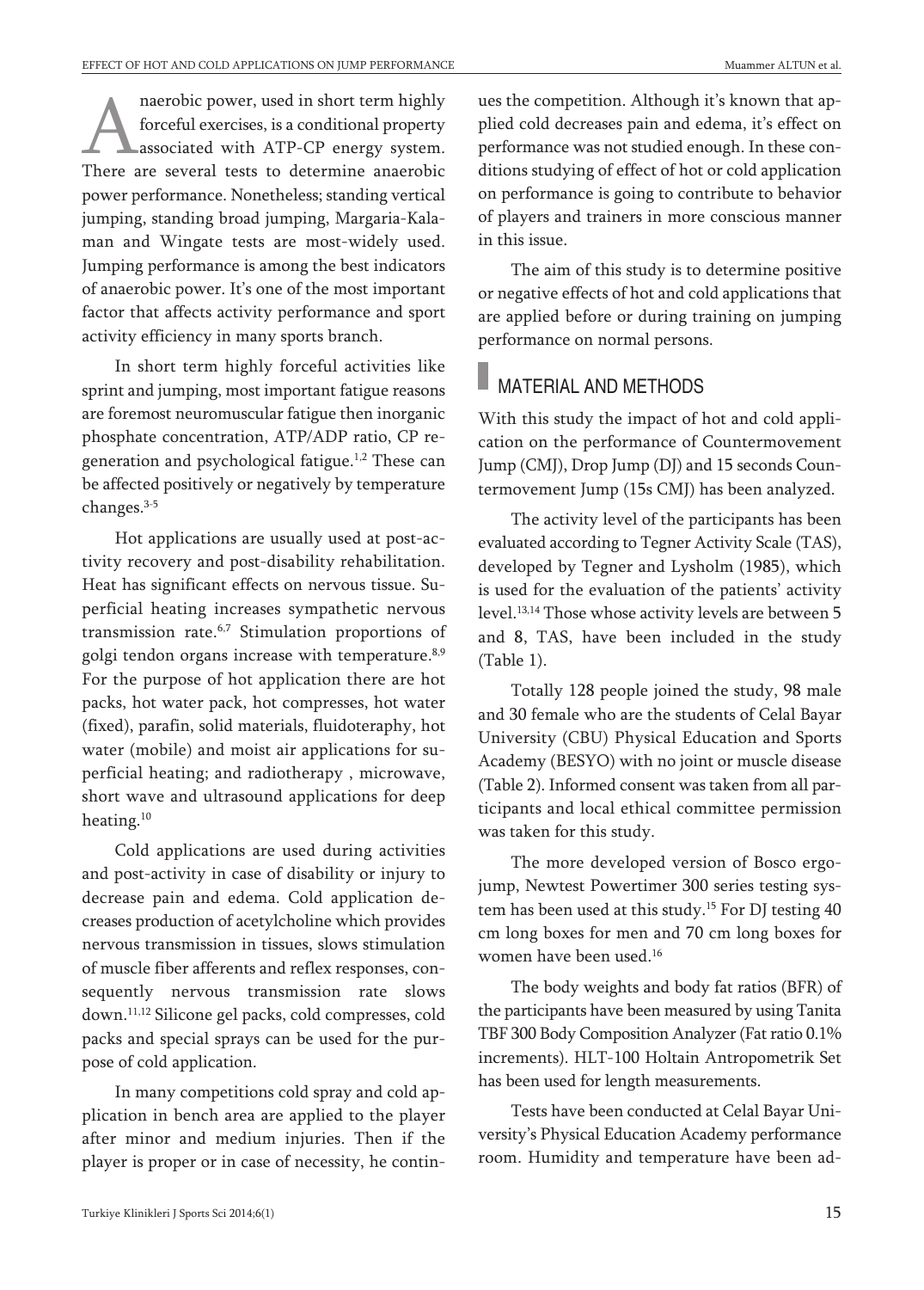| <b>TABLE 1:</b> Tegner and Lysholm activity scale. |                                                              |  |  |  |  |  |
|----------------------------------------------------|--------------------------------------------------------------|--|--|--|--|--|
| Level 10                                           | Competitive sports- soccer, football, rugby (national elite) |  |  |  |  |  |
| Level 9                                            | Competitive sports- soccer, football, rugby (lower           |  |  |  |  |  |
|                                                    | divisions), ice hockey, wrestling, gymnastics, basketball    |  |  |  |  |  |
| Level 8                                            | Competitive sports- racquetball or bandy, squash or          |  |  |  |  |  |
|                                                    | badminton, track and field athletics (jumping, etc.),        |  |  |  |  |  |
|                                                    | down-hill skiing                                             |  |  |  |  |  |
| Level 7                                            | Competitive sports-tennis, running, motorcars speedway,      |  |  |  |  |  |
|                                                    | handball                                                     |  |  |  |  |  |
|                                                    | Recreational sports-soccer, football, rugby, bandy,          |  |  |  |  |  |
|                                                    | ice hockey, basketball, squash, racquetball, running         |  |  |  |  |  |
| Level <sub>6</sub>                                 | Recreational sports- tennis and badminton, handball,         |  |  |  |  |  |
|                                                    | racquetball, down-hill skiing, jogging at                    |  |  |  |  |  |
|                                                    | least 5 times per week                                       |  |  |  |  |  |
| I evel 5                                           | Work- heavy labor (construction, etc.)                       |  |  |  |  |  |
|                                                    | Competitive sports-cycling, cross-country skiing,            |  |  |  |  |  |
|                                                    | Recreational sports-jogging on uneven ground at              |  |  |  |  |  |
|                                                    | least twice weekly                                           |  |  |  |  |  |
| Level 4                                            | Work- moderately heavy labor (e.g. truck driving, etc.)      |  |  |  |  |  |
| Level <sub>3</sub>                                 | Work-light labor (nursing, etc.)                             |  |  |  |  |  |
| Level <sub>2</sub>                                 | Work- light labor                                            |  |  |  |  |  |
|                                                    | Walking on uneven ground possible, but impossible to         |  |  |  |  |  |
|                                                    | back pack or hike                                            |  |  |  |  |  |
| Level 1                                            | Work-sedentary (secretarial, etc.)                           |  |  |  |  |  |
| Level <sub>0</sub>                                 | Sick leave or disability pension because of                  |  |  |  |  |  |
|                                                    | knee problems                                                |  |  |  |  |  |

justed accordingly with laboratory thermometer and air conditioner.

Participants have been tested in the same hour of the day in laboratory conditions, around 24-25 degrees Celsius and with 50-60% humidity. Participants used short shorts, T-shirts and socks which do not increase their body temperatures and sweat and enable their joints to be seen. Also they used sport shoes which do not affect their jumping ability.

Participants have been informed about the structure, objective and the method of the study and they attended willingly without and pressure.

They were asked not no change their routine diet habits and not to take alcohol 24 hours before the test. They were also asked not to get drinks with caffeine, not to take any medicine and they were requested to sleep well the day before the test, then they were informed to take enough water, at least 500 mL, 2 hours before the test. 17,18 It was made sure that the participants did not do any kind of exhausting exercise 24-48 hours before the test. 19

All of the hot and cold applications were made with hot packs, which are produced for treatment purposes and which can remain in the water for long hours because of its gel ingredients. Packs were kept in a compartment where water temperature was 45±0.1°C (Figure 1a, Figure 1b).

Packs were put into cases after they were taken from hot water to avoid skin burns. On every leg Quadriceps, Hamstring and Gastrocnemius muscles were covered with one pack and these three major muscles were covered with 6 packs on two legs (Figure 2a, 2b, 2c). Hot application was applied for 15 minutes. Temperature of the applied packs was calculated 15 minutes before and after the application with a thermometer. Thermometer was placed between skin and the pack. Therefore the temperature before the 15 minute application was 45°C and it was 40°C after the 15 minute application. After a participant was tested packs were placed into the heater again and they were kept there at least for 45 minutes. Therefore packs regained their desired temperature before they were used for other participants.

| <b>TABLE 2:</b> Physical characteristics and activity levels of participants. |     |      |            |             |           |                  |           |                    |           |                 |           |  |
|-------------------------------------------------------------------------------|-----|------|------------|-------------|-----------|------------------|-----------|--------------------|-----------|-----------------|-----------|--|
|                                                                               |     |      | Age (year) | Height (cm) |           | Body Weight (kg) |           | Fat Ratio %        |           | Activity Level* |           |  |
|                                                                               | n   |      | <b>SD</b>  |             | <b>SD</b> | χ                | <b>SD</b> | $\bar{\mathbf{x}}$ | <b>SD</b> | Χī              | <b>SD</b> |  |
| Male                                                                          | 98  | 20.9 | 1.9        | 177.2       | 7.6       | 73.7             | 10.1      | 13.8               | 3.6       | 5.8             | 1.1       |  |
| Female                                                                        | 30  | 21.0 | 1.9        | 162.8       | 4.8       | 55.4             | 5.8       | 19.5               | 5.4       | 5.3             | 1.4       |  |
| General                                                                       | 128 | 20.9 | 1.9        | 173.8       | 9.3       | 69.4             | 12.1      | 15.2               | 4.7       | 5.7             | 1.2       |  |

\* According to Tegner Activity Level Scale.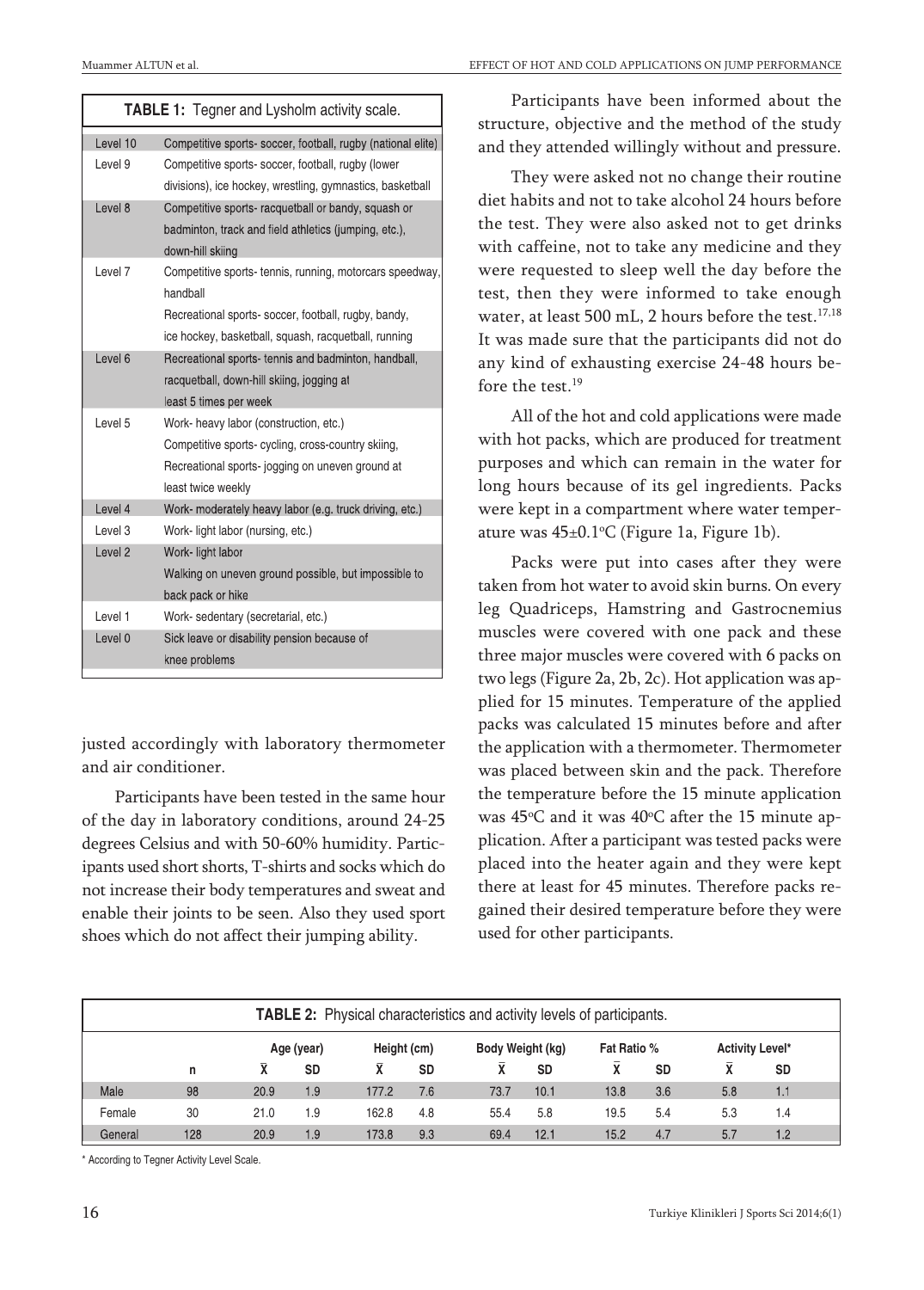

**FIGURE 1a:** Standart pack heating system. **FIGURE 1b:** Pack and the resistance for heat.



Before cold application, the packs were kept in the freezer between 0-4°C. Packs were put into cases to prevent skin burn and then 15 minute cold application was performed. After 15 minutes temperature increased to 10°C. Right after jumping tests were performed.

At the tests, normal test applications were made randomly not in a row like first hot then cold. It was made sure that participants had clothes enabling them not to lose their body temperature and preventing them to get cold during hot-cold application and during warming and test intervals.

Test in the study was conducted in three different ways, on three different days within 24 to 72 hour interval. Same warming procedures such as slow running, medium impact but not exhaust-



**FIGURE 2: 2a:** Applied packs before jump, left side. **2b:** Applied packs before jump, right side. **2c:** Applied packs before jump, front side.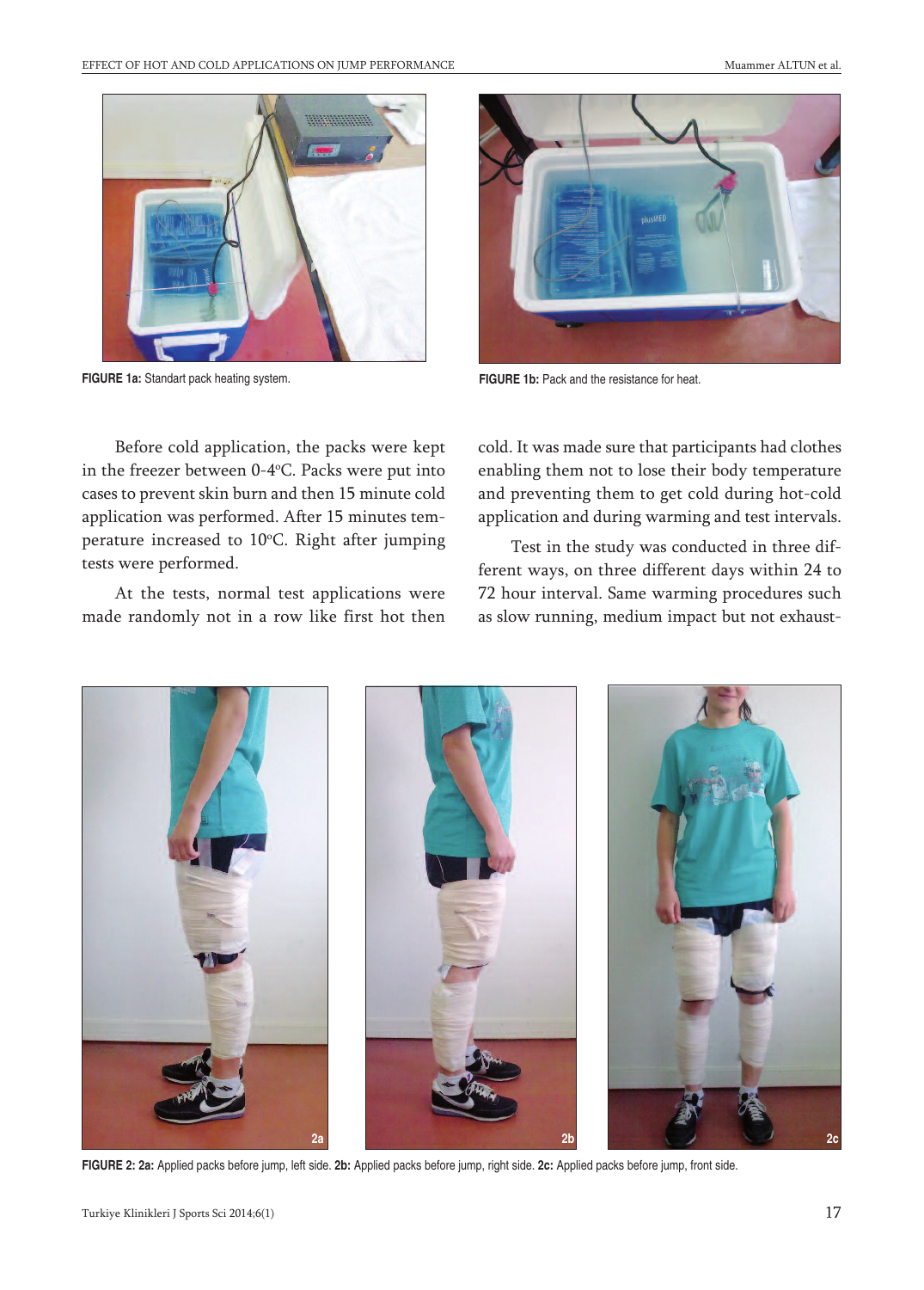ing jumping exercises and dynamic stretching exercises were conducted before all tests. 20-24 Static stretching was avoided not to affect jumping performances. 25,26 After warming for the first test CMJ, DJ and 15s CMJ tests were applied. For each test at least 2 and at most 3 testing attempts were granted and the best score of these attempts were recorded. Same tests were repeated after application of hot pack to the participant for 15 minutes after the second test. On the third test same test was conducted. Then after 15 minute cold pack application was performed between warming and the test.

To be able to calculate jumping height on Newtest system, the amount of time the participant remains on air is calculated as the time between when the feet leave the electronic mat and retouch it. 27,28 Therefore the effect of plantar flexion on jumping height is eliminated. The test protocol is immune to mistakes as jumping platform does not show the primary parameters such as the applied strength because of the difficulty of controlling a lot of muscle and joint groups that are affecting jumping performance. <sup>15</sup> Participants were enabled to exert maximum performance with the same joint angle, hands on their waist using only leg power. During the tests using the arms were not allowed in order to prevent arm strength disparity between genders on their jumping performance. 29,30 Those whose jumping techniques and motivations distracted were not evaluated.

Data were collected on Microsoft Office XP Excel program and statistical evaluations were made by using SPSS 11.0 (2001 SPSS inc.). Acquired test data showed enough normal range. For the result of the tests which were repeated after different temperature applications and for the differences between comparisons "General Linear Model-Repeated Measures" and "Paired Samples T-Test" methods were used.

Significance level was adjusted as p≤0.05.

#### **RESULTS**

To obtained average jumping heights according to gender and all participants detailed (Table 3).

A significant difference was obtained in repeated CMJ tests with hot and cold applications.  $(F_{1.127}=6.96, p=0.001, n^2=0.10)$  (Table 4).

CMJ performance, after either hot or cold applications, was low according to the normal CMJ test, bonferon correction was carried out to the p value for this difference (0.05/3=0.017); refering to this, difference after cold application was statistically high and significant  $(p<0.01)$  (Table 5).

A significant difference was not obtained in repeated DJ tests with hot and cold applications.  $(F_{1.127}=1.81, p=0.168, n^2=0.03)$  (Table 6).

A significant difference was not obtained between normal DJ test and both of post-hot DJ test and cold-post DJ test (Table 7).

A significant difference was not obtained in repeated 15 seconds CMJ tests with hot and cold applications ( $F_{1.127}$ =1.15, p=0.319, n<sup>2</sup>=0.02) (Table 8).

A significant difference was not obtained between normal 15 seconds CMJ test and both of

| TABLE 3: Measured jump heights in all jump tests. |                      |                  |              |                  |                      |                  |  |
|---------------------------------------------------|----------------------|------------------|--------------|------------------|----------------------|------------------|--|
| Normal<br><b>After Hot</b><br><b>After Cold</b>   |                      |                  |              |                  |                      |                  |  |
|                                                   | Gender               | All              | Gender       | All              | Gender               | All              |  |
| <b>CMJ</b>                                        | M 38.11+4.16         | $35.92 \pm 5.88$ | M 37.74±4.37 | $35.46 \pm 6.01$ | M 37.24+4.66         | $35.03 \pm 6.15$ |  |
|                                                   | F 28.77±4.92         |                  | F 28.03±4.44 |                  | F 27.83±4.81         |                  |  |
| DJ                                                | M 37.63±4.51         | $35.31 \pm 6.25$ | M 37.63±4.69 | $35.26 \pm 6.39$ | M 37.29±4.63         | $34.93 \pm 6.33$ |  |
|                                                   | $F$ 27.73 $\pm$ 5.05 |                  | F 27.50±4.89 |                  | F 27.23±4.87         |                  |  |
| 15sn CMJ                                          | M 30.92±3.97         | $29.22 \pm 5.36$ | M 30.75±4.51 | 28.86±5.66       | M 30.52+4.11         | $28.71 \pm 5.25$ |  |
|                                                   | $F$ 23.67 $\pm$ 5.62 |                  | F 22.70±4.61 |                  | $F$ 22.80 $\pm$ 4.14 |                  |  |

M: Male, F: Female; CMJ: Countermovement jump; DJ: Drop jump.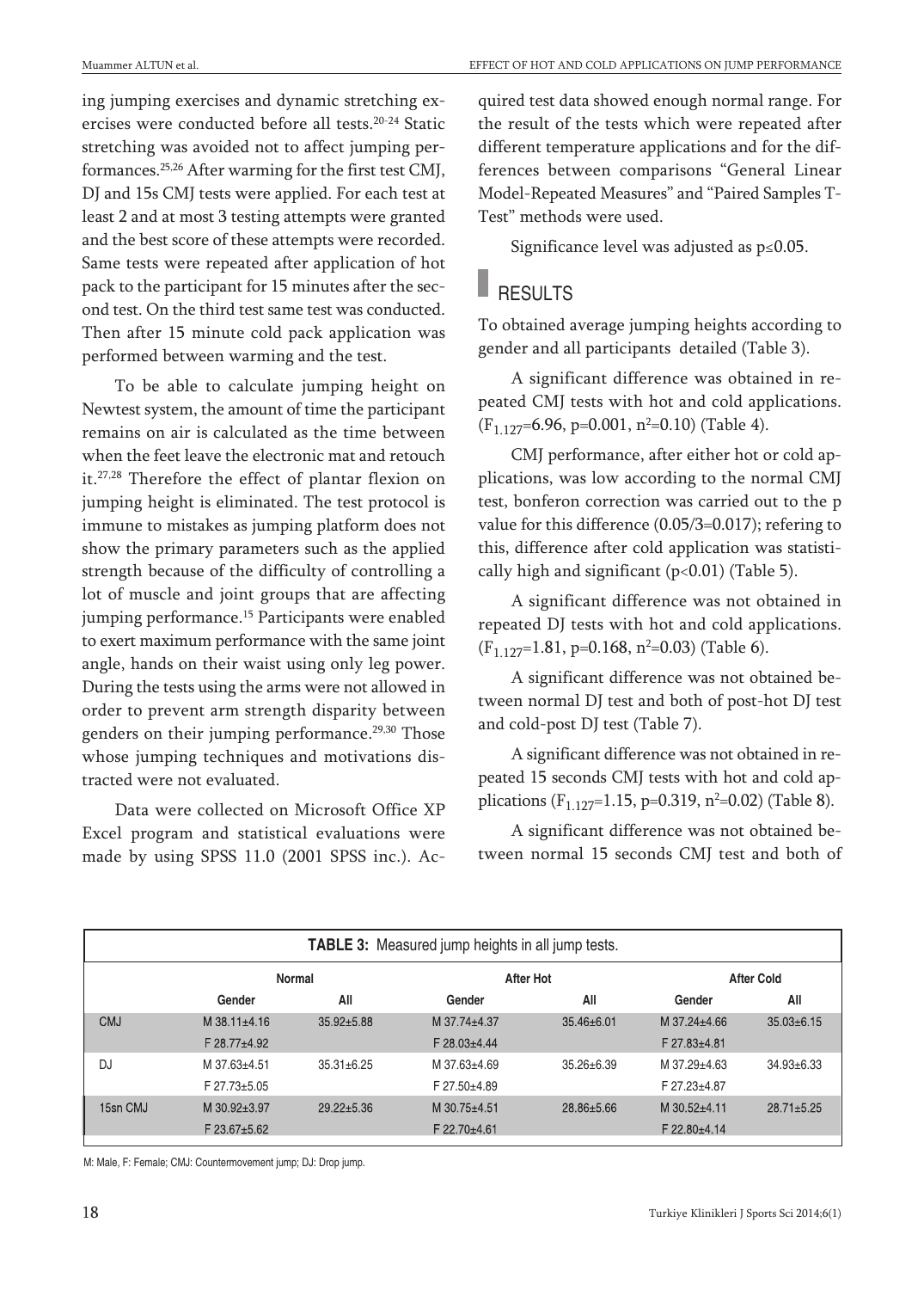| <b>TABLE 4:</b> Repeated CMJ results after hot and<br>cold applications. |       |      |     |      |          |      |  |
|--------------------------------------------------------------------------|-------|------|-----|------|----------|------|--|
| Jump Style                                                               | X     | SD   | n   | F    | P        | PES* |  |
| Normal CMJ                                                               | 35.92 | 5.88 |     |      |          |      |  |
| CMJ after hot                                                            | 35.46 | 6,01 | 128 | 6.96 | $0.001*$ | 0.10 |  |
| CMJ after cold                                                           | 35,03 | 6,15 |     |      |          |      |  |

PES: PartialEtaSquared (n<sup>2</sup>); CMJ: Countermovement jump.

| <b>TABLE 5:</b> CMJ comparison with normal, after hot and<br>after cold applications. |       |          |  |  |  |  |  |
|---------------------------------------------------------------------------------------|-------|----------|--|--|--|--|--|
| t-test                                                                                |       | р        |  |  |  |  |  |
| Normal CMJ-After Hot CMJ                                                              | 2.143 | 0.034    |  |  |  |  |  |
| Normal CMJ-After Cold CMJ                                                             | 3.664 | $0.001*$ |  |  |  |  |  |

\*p<0,017; CMJ: Countermovement jump.

| <b>TABLE 6:</b> Repeated DJ results after hot and<br>cold applications. |       |           |     |      |       |            |  |
|-------------------------------------------------------------------------|-------|-----------|-----|------|-------|------------|--|
| <b>Jump Style</b>                                                       | χ     | <b>SD</b> | n   | F    | P     | <b>PES</b> |  |
| Normal DJ                                                               | 35,31 | 6.25      |     |      |       |            |  |
| After Hot DJ                                                            | 35,26 | 6,39      | 128 | 1.81 | 0.168 | 0.03       |  |
| After Cold DJ                                                           | 34,93 | 6,33      |     |      |       |            |  |

DJ: Drop jump.

post-hot 15 seconds CMJ test and cold-post 15 seconds CMJ test (Table 9).

### **DISCUSSUON**

Totally 128 people whose activity levels are between 5 and 8 (TAS) joined the study, 98 male and 30 female who are the students of CBU BESYO with no joint or muscle disease. The physical characteristics and activity level of the participants show normal distribution. When BFR evaluated for either whole group or gender, they are not different enough to change the effect of heating application significantly. 31

Newtest Powertimer 300 series testing system has been used for jumping evaluation at this study. This system was used in many studies associated with jumping evaluation previously and it's a system of which reliability and repeatability is accepted in scientific denotation. 15,32,33 Also validity

and reliability of CMJ test performed with jumping platform was shown. 32

There are significant differences between female and male in terms of jumping heights for all kinds of jumping types (p<0.001). Female's CMJ performances are as 75,5% of those of male, DJ performances are as 73,7% of those of male, and 15 seconds CMJ performances are as 76,5% of those of male. These differences are because of differences of strength and testosterone levels between male and female and it accepted normal. 34

CMJ values of total 128 participants were obtained as 35.92±5.88 cm fort he first test. CMJ height average of 98 male in group [age 20.9±1.9 (year), body weight (BW) 73.7±10.1 (kg), height 177.2 $\pm$ 7.6 (cm), BFR 13.8 $\pm$ 3.6 (%)] is obtained as 38.1±4.6. Aytac et al., obtained CMJ average height values as  $39.5\pm4.6$  (cm) with Bosco jumping tests in their study in which 16 male sport academy students [age: 24.1±0.8 (year), BW 69.1±7.5 (kg), height 175.0±5.2 (cm)] participated. <sup>35</sup> McBride et al. obtained CMJ average height values as

| TABLE 7: DJ comparison with normal, after hot and<br>after cold applications. |       |       |  |  |  |  |  |
|-------------------------------------------------------------------------------|-------|-------|--|--|--|--|--|
| Comparison<br>р                                                               |       |       |  |  |  |  |  |
| Normal DJ-After Hot DJ                                                        | 0.219 | 0.827 |  |  |  |  |  |
| Normal DJ-After Cold DJ<br>1.484<br>0.140                                     |       |       |  |  |  |  |  |

DJ: Drop jump.

| TABLE 8: Repeated 15th second CMJ results after<br>hot and cold applications. |       |      |     |      |       |      |  |
|-------------------------------------------------------------------------------|-------|------|-----|------|-------|------|--|
| <b>SD</b><br>Jump Style<br>x<br><b>PES</b><br>P<br>F<br>n                     |       |      |     |      |       |      |  |
| Normal 15 sn CMJ                                                              | 29.22 | 5,36 |     |      |       |      |  |
| After Hot 15 sn CMJ                                                           | 28.86 | 5,66 | 128 | 1.15 | 0.319 | 0.02 |  |
| After Cold 15 sn CMJ                                                          | 28.71 | 5.25 |     |      |       |      |  |

CMJ: Countermovement jump.

| TABLE 9: 15 <sup>th</sup> second CMJ comparison with normal,<br>after hot and after cold applications. |       |       |  |  |  |  |  |
|--------------------------------------------------------------------------------------------------------|-------|-------|--|--|--|--|--|
| Comparison<br>р                                                                                        |       |       |  |  |  |  |  |
| Normal 15sn CMJ-After Hot 15sn CMJ                                                                     | 1.050 | 0.296 |  |  |  |  |  |
| Normal 15sn CMJ-After Cold 15sn CMJ<br>0.130<br>1.523                                                  |       |       |  |  |  |  |  |

CMJ: Countermovement jump.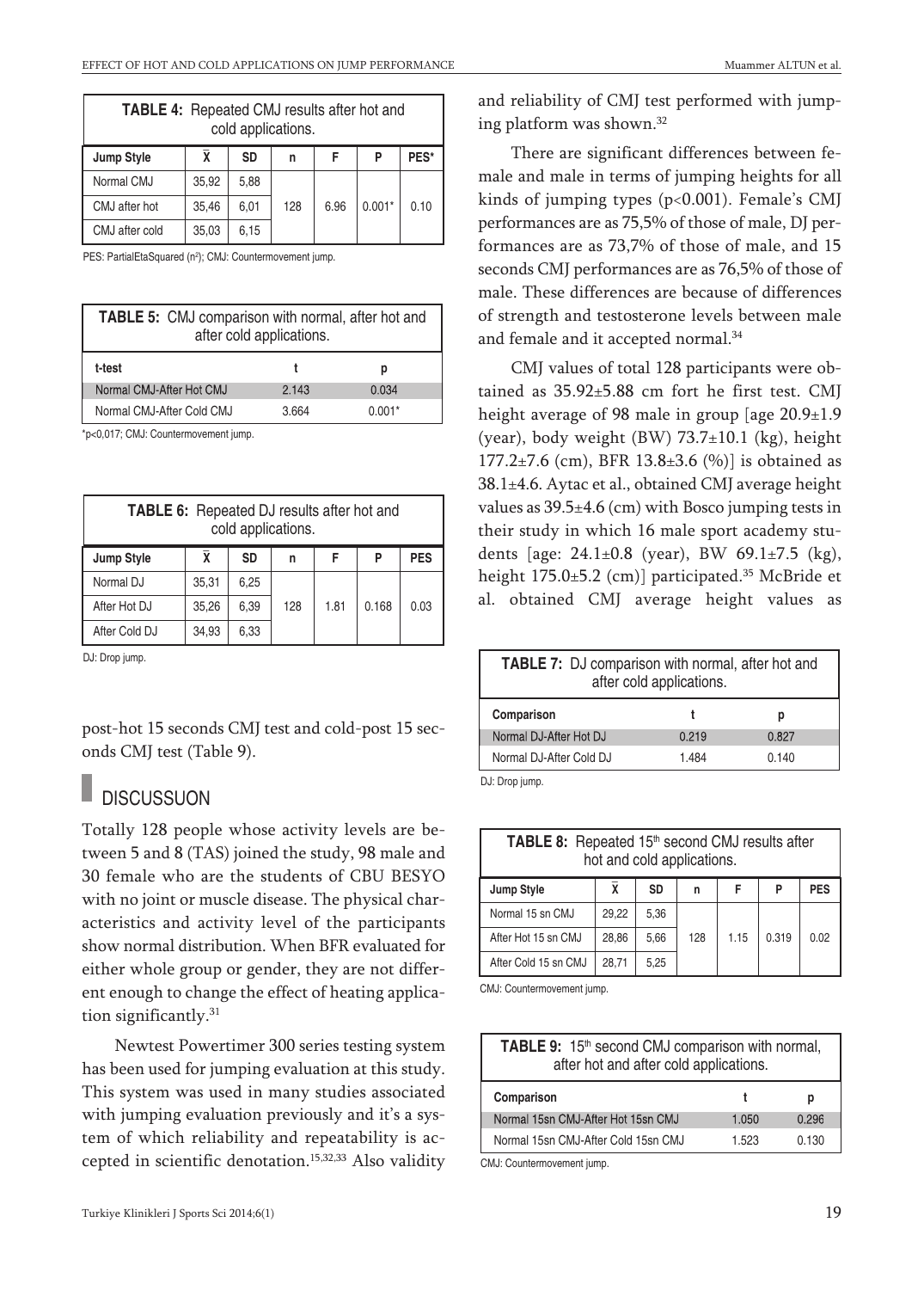0.40±0.06m with power platform in their study (2008) in which 16 League I basketball and volleyball players (8 male, 8 female; height 180±7cm, BW 80±7 kg, BFR %15±4) participated. <sup>36</sup> Cardinale and Stone (2006), obtained CMJ average height values as 42.7±3.7 cm for 15 male elite level football players whose physical characteristics are similar, and reported as 40.8±3.2 cm for 18 male handball players.<sup>34</sup> Evaluated CMJ results in this study are normal values.

To have significant effects in hot and cold water therapy applications, it has shown in previous studies. 37-40 That hot water application must be performed between 37°C-43°C and cold water application must be performed between  $12^{\circ}$ C-15 $^{\circ}$ C. Lehmann et al., affirmed that muscle temperature must reach at least 40°C to create physiological effect. <sup>41</sup> In this study after 15 minutes heating application, cold packs were at  $10^{\circ}$ C, hot packs were at  $40^{\circ}$ C.

In applications for the purpose of treatment, adequate hot application duration is determined between 20-30 min. <sup>42</sup> Enwemeka et al., found out that superficial tissue temperature decreases significantly up to reduce pain sensation and to benumb with 20min cold pack application. <sup>43</sup> Yanagisawa et al., showed that 30 min cold application decreases skin temperature and temperature between muscles 8 mm-18 mm under skin significantly. <sup>44</sup> In study of Myrer et al., significant differences did not occur in muscle temperature at 1 cm under the skin of the leg that was waited in  $40^{\circ}$ C hot water for  $4$ min and in 15.6°C cold water for 1 min.<sup>45</sup> They tried 5 min application with cold-hot pack for better effect in following studies and confirmed it's not enough for internal muscle temperature change that will create physiological change as occurred in their previous studies. Similar results were also reported in other studies. 42,46 In this study hot and cold were applied for 15 minutes to get significant temperature change in muscles and also to not to let effects of active warming get lost during between warming and the test.

In this study on 128 participants it was obtained that cold application decreases CMJ performance significantly  $(p<0.01)$ , and does not have

#### any change on DJ and 15 s CMJ performances.

Bergh and Ekblom (1979), make a research on muscle force, power production, jumping and sprint performance for muscle temperature interval 30-39 $\degree$ C on 4 male participant.<sup>47</sup> From one of the participant they recorded EMG data for M. vastus lateralis, M. biceps femoris, and M. semitendinosus. They obtained a positive correlation with a magnitude of 2%-4/°C between muscle temperature increase and maximal dynamic force, power production, jumping and sprint performance. They indicated that isometric muscle force decreases 2%/°C by decreasing muscle temperature and power-speed relation shifts to the left by subnormal muscle temperature. As a result they reported that performance in jumping and in short-term exercises like sprint is going to decrease by lower muscle temperature, then it is going to increase if muscle temperature is above normal because of change in maximal dynamic force. Our study results can be different because of performing local application at higher or lower temperatures. Furthermore, application was held hands-on-waist to isolate heat applied area and to control differences of arm-pulling technique that affect jumping performance.

Sargeant (1987), applied 20 seconds maximal sprint effort on 4 participants with isokinetic bicycle ergometer at room temperature and at 3 different temperature after water baths. <sup>48</sup> In these 45 minutes each heating applications, water temperature and obtained muscle temperatures under 3 cm of skin were like in order: At room temperature: 36.6°C; after 12°C cold water bath: 29.0°C; after 18°C cold water bath: 31.9°C and after 44°C hot water bath: 39.3°C. After hot water bath approximately 11% increasing, after 12°C cold water bath 12% decreasing and after 18°C cold water bath %21 decreasing were obtained in maximal peak force of the legs. And also treadle rotation rate was evaluated for 2 participants. It's reported that heating increases treadle rotation rate with a magnitude of 2% to 10. In our study, instead of 45 minutes passive warming by water temperature, 30 minutes active warming and 15 minutes local hot or cold application were held to the leg muscles. In cold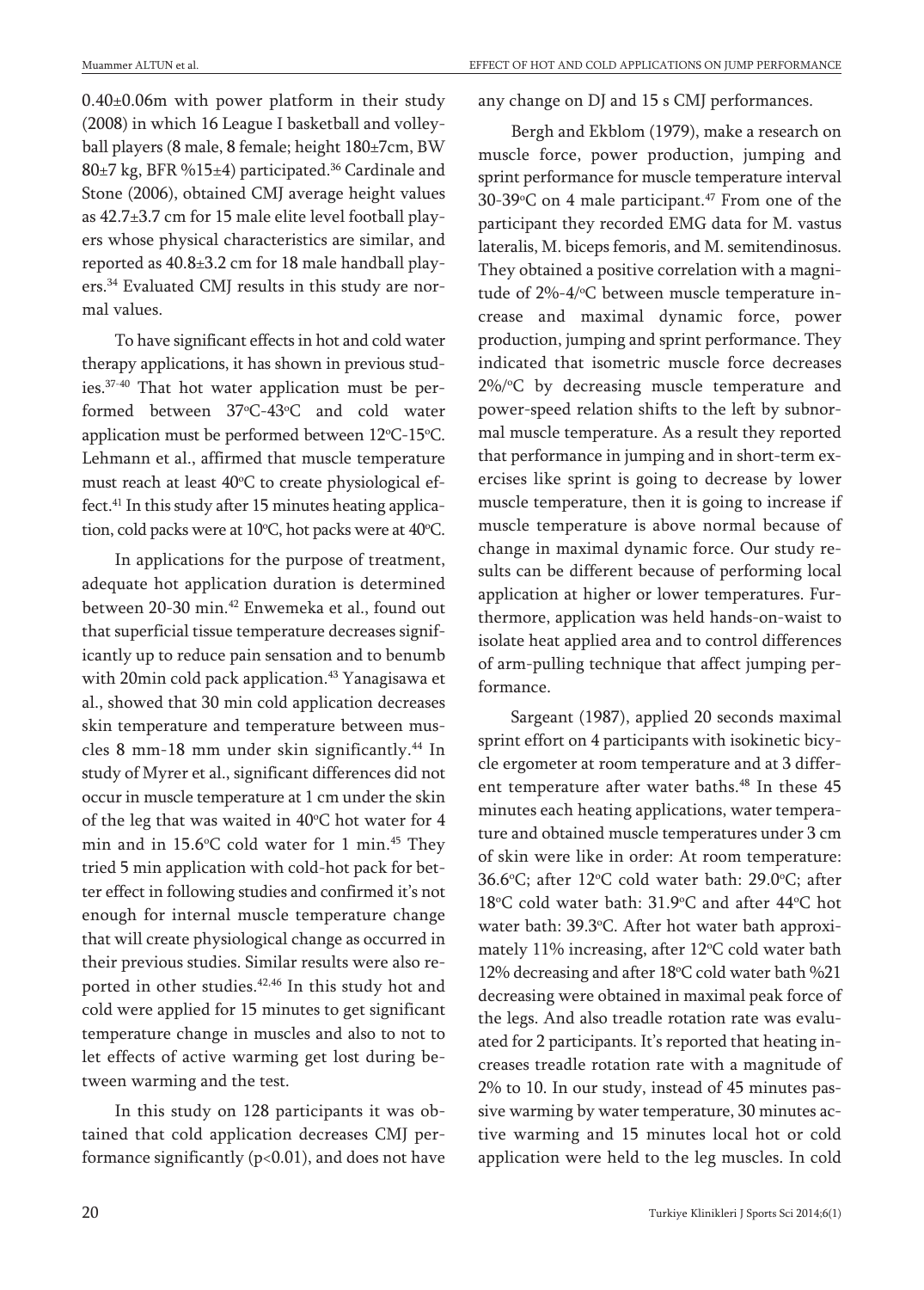application, while performance decrease is obtained only in CMJ test, no difference obtained in other tests. Also hot application did not make any performance increasing in tests.

In study of Gray et al. (2006), 6 seconds maximal sprint exercise was held on 8 participants with bicycle ergometer at normal (34.2°C) and elevated (37.5°C) muscle temperatures.<sup>49</sup> At elevated muscle temperature ATP regeneration, muscle fiber transmission rate, maximal power production and treadle rate data were obtained significantly higher compared to normal. Blomstrand et al. (1986), applied exhausting forceful bicycle exercises (370±34 W, 1.5±0.15 minutes) on 7 male participant at normal (35±0.9°C) and subnormal (29±2.8°C) muscle temperatures; and reported that glycolysis increases as a result of decreased blood flow and efficiency at lower muscle temperature, concentrations of adrenaline and noradrenaline get higher. 50

Similar to results of our study Dewhurst et al. (2010), performed maximal isokinetic knee extansion measurement on adolescents and aged ones at 30°C, 34°C and 38°C muscle temperatures and noted while higher temperature has no effect on torque, lower temperature decreases torque and muscle transmission rate significantly. <sup>51</sup> Davies and Young (1983) found average increasing of  $3.1^{\circ}$ C at muscle temperature has no effect on vertical jumping and maximal voluntary cramp, on the contrary decreases muscle peak tension time and half relaxation time, also avarage decreasing of  $8.4^{\circ}$ C at muscle temperature increases muscle peak tension time and half relaxation time. 52

Cheung and Sleivert (2004), showed no significant increase in maximal isokinetic power production and contraction rates of 20 participants that were heated passively in  $42^{\circ}$ C hot water.<sup>53</sup> They affirmed that skin temperature returning to the normal decreases isokinetic power production independent of body temperature. In our study CMJ, DJ and 15 seconds CMJ tests were held in a following order and significant difference was found in initial evaluated CMJ performances after cold application. There is no difference in the following tests. The reason for this difference can be because of being first test after cold application and therefore effects of cold can be maximum. As the time passes body temperature gets back to normal in following tests.

In one of the 3 proprioception studies on knee, reported that cold application has no effect on proprioception, the others showed that cold application gets knee joint proprioception worse in normal persons. 54,55 In this study proprioception measurements were not done but degenerated proprioception may have an effect on lower values of CMJ performance.

In most of previous similar studies additional active warming was not performed, measurement was obtained after passive warming with hot-cold effect. Whereas changes made in muscle temperature and metabolism by active warming affect performance differently. 56

In this study corruption of CMJ performance by cold application must be considered. Cold applications are used in getting back to sport after disability and for the purpose of preventing pain and swelling during competition. On the other hand possibility of decreasing effect on jumping performance as shown in this study must not be forgot.

According to this study, using hot application, differently than treatment and therapy, for trainings and competitions in case of improvement of performance does not make any sense. About the effect of hot application on the performance, the results of this study contradicted with some previous studies, but also supported with some of them. According to performed studies associated with summarized issues in discussion part, although hot-cold therapies have effects on recovery it's seen that studies about effects on performance are inadequate. Especially more studies must be conducted on performance improvement with hot application.

It's shown that some Part of studies associated with local hot-cold applications were conducted with inadequate muscle temperature, the other part was conducted with inadequate application period and with low participant numbers. Also the number of studies conducted with active heating is quite few. These situations also must be paid to attention after this studies.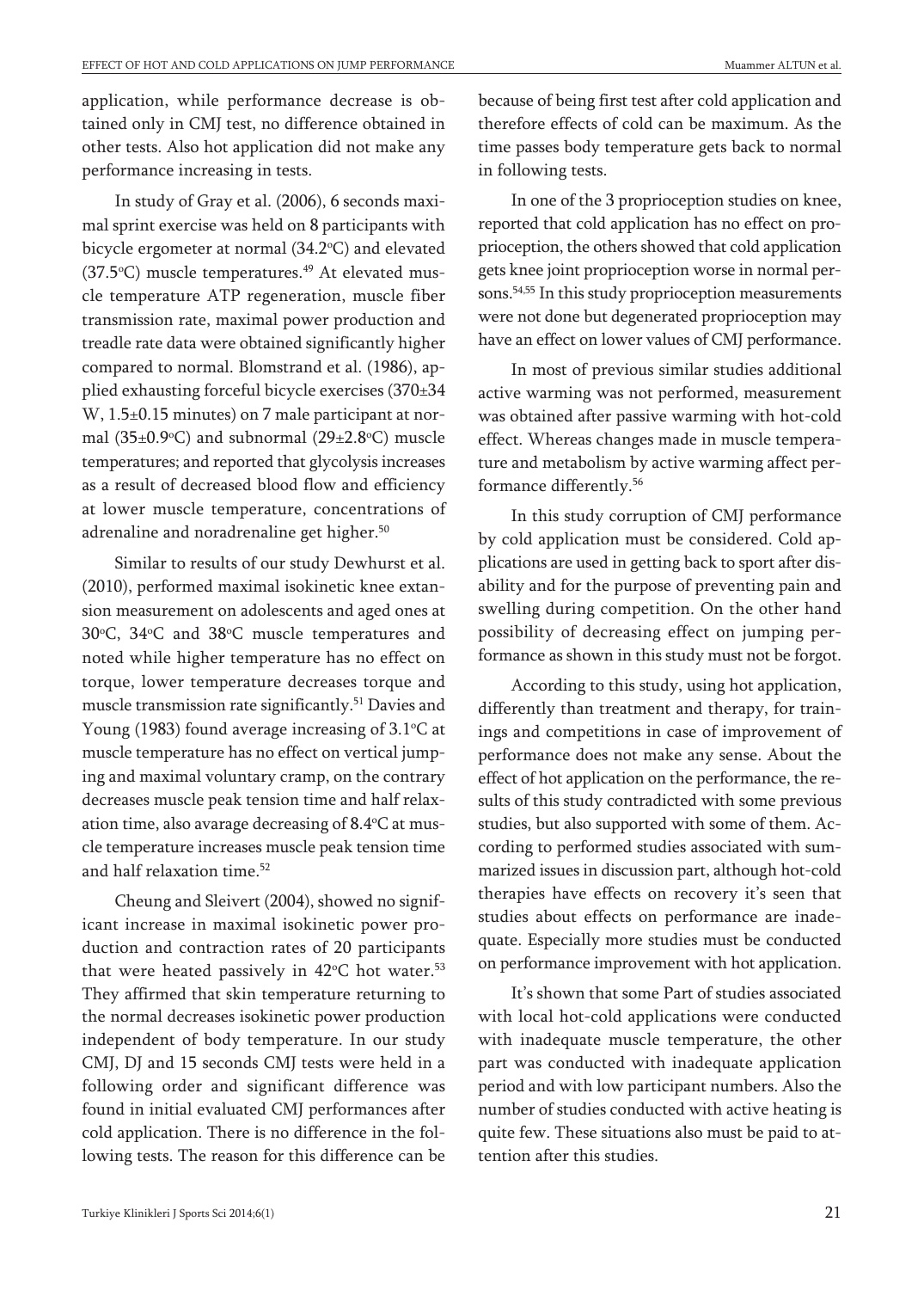# **REFERENCES**

- 1. Calder A. Accelerating adaptation to training. Australian Strength and Conditioning Association National Conference and Trade Show. Gold Coast, Australia: ASCA; 1995. p.68-73.
- 2. Fitts RH. Cellular mechanisms of muscle fatigue. Physiol Rev 1994;74(1):49-94.
- 3. Coupland ME, Puchert E, Ranatunga KW. Temperature dependence of active tension in mammalian (rabbit psoas) muscle fibres: effect of inorganic phosphate. J Physiol 2001;536(Pt 3):879-91.
- 4. Zhao Y, Kawai M. Kinetic and thermodynamic studies of the cross-bridge cycle in rabbit psoas muscle fibers. Biophys J 1994;67(4): 1655-68.
- 5. Urbscheit N, Bishop B. Effect of cooling on the ankle jerk and H response. Phys Ther 1997;50:1041-1049.
- 6. Saeki Y. Effect of local application of cold or heat for relief of pricking pain. Nurs Health Sci 2002;4(3):97-105.
- 7. Zuluaga M, Briggs C, Carlisle J, McDonald V, McMeeken J, Nickson W, et al. Sports Physiotherapy: Applied Science and Practice. Ch 12. 1<sup>st</sup> ed. Melbourne: Churchill Livingstone; 1995. p. 89-110.
- 8. Mense S. Effects of temperature on the discharges of muscle spindles and tendon organs. Pflugers Arch 1978;374(2):159-66.
- 9. Lehmann JF, Brunner GD, Stow RW. Pain threshold measurements after therapeutic application of ultrasound, microwaves and infrared. Arch Phys Med Rehabil 1958;39(9): 560-5.
- 10. Oğuz H. Hot and Cold in Treatment. Tıbbi Rehabilitasyon. Cilt-1. 2. Baskı. İstanbul: Nobel Tıp Kitabevleri: 2004.p.333-53.
- 11. Abramson DI. Physiologic basis for the use of physical agents in peripheral vascular disorders. Arch Phys Med Rehabil 1965;46:216-44.
- 12. Abramson DI, Chu LS, Tuck S Jr, Lee SW, Richardson G, Levin M. Effect of tissue temperatures and blood flow on motor nerve conduction velocity. JAMA 1966;198(10):1082-8.
- 13. Tegner Y, Lysholm J. Rating systems in the evaluation of knee ligament injuries. Clin Orthop Relat Res 1985;(198):43-9.
- 14. Johnson DS, Smith RB. Outcome measurement in the ACL deficient knee--what's the score? Knee 2001;8(1):51-7.
- 15. Enoksen E, Tønnessen E, Shalfawi S. Validity and reliability of the Newtest Powertimer 300-series testing system. J Sports Sci 2009;27(1):77-84.
- 16. Laffaye G, Choukou MA. Gender bias in the effect of dropping height on jumping performance in volleyball players. J Strength Cond Res 2010;24(8):2143-8.
- 17. ACSM Position Stand; Exercise and fluid replacement. Med Sci Sports Exerc 1996; 28:1- 12.
- 18. Byars A. Fluid regulation for life and human performance. In: Greenwood M, Kalman DS, Antonio J, eds. Nutritional Supplements in Sports and Exercise. 1<sup>st</sup> ed. Totowa, NJ: Humana Press; 2008.p.167-86.
- 19. James CR, Dufek JS, Bates BT. Effects of stretch shortening cycle exercise fatigue on stress fracture injury risk during landing. Res Q Exerc Sport 2006;77(1):1-13.
- 20. Thompsen AG, Kackley T, Palumbo MA, Faigenbaum AD. Acute effects of different warm-up protocols with and without a weighted vest on jumping performance in athletic women. J Strength Cond Res 2007;21(1):52-6.
- 21. Young W, Elliott S. Acute effects of static stretching, proprioceptive neuromuscular facilitation stretching, and maximum voluntary contractions on explosive force production and jumping performance. Res Q Exerc Sport 2001;72(3):273-9.
- 22. Faigenbaum AD, McFarland JE, Schwerdtman JA, Ratamess NA, Kang J, Hoffman JR. Dynamic warm-up protocols, with and without a weighted vest, and fitness performance in high school female athletes. J Athl Train 2006;41(4):357-63.
- 23. Chaouachi A, Castagna C, Chtara M, Brughelli M, Turki O, Galy O, et al. Effect of warm-ups involving static or dynamic stretching on agility, sprinting, and jumping performance in trained individuals. J Strength Cond Res 2010;24(8):2001-11.
- 24. Young WB, Behm DG. Effects of running, static stretching and practice jumps on explosive force production and jumping performance. J Sports Med Phys Fitness 2003;43(1): 21-7.
- 25. Power K, Behm D, Cahill F, Carroll M, Young W. An acute bout of static stretching: effects on force and jumping performance. Med Sci Sports Exerc 2004;36(8):1389-96.
- 26. Hough PA, Ross EZ, Howatson G. Effects of dynamic and static stretching on vertical jump performance and electromyographic activity. J Strength Cond Res 2009;23(2):507-12.
- 27. Bosco C. New Test for Training Control of Athletes Techniques. Athletics Conferance Proceedings, Köln; 1990;1:264-95.
- 28. Dainty DA, Norman RW. Standardizing Biomechanical Testing in Sport. Campaign Human Kinetics Publicshers; 1987.
- 29. Walsh MS, Waters JA, Böhm H, Potteiger JA. Gender bias in jumping kinetics in National Collegiate Athletic Association Division I bas-

ketball players. J Strength Cond Res 2007; 21(3):958-62.

- 30. Walsh MS, Böhm H, Butterfield MM, Santhosam J. Gender bias in the effects of arms and countermovement on jumping performance. J Strength Cond Res 2007;21(2):362-6.
- 31. Lemire B, Gagnon D, Jay O, Dorman L, DuCharme MB, Kenny GP. Influence of adiposity on cooling efficiency in hyperthermic individuals. Eur J Appl Physiol 2008;104(1): 67-74.
- 32. Markovic G, Dizdar D, Jukic I, Cardinale M. Reliability and factorial validity of squat and countermovement jump tests. J Strength Cond Res 2004;18(3):551-5.
- 33. Viitasalo JT, Bosco C. Electromechanical behaviour of human muscles in vertical jumps. Eur J Appl Physiol Occup Physiol 1982;48(2): 253-61.
- 34. Cardinale M, Stone MH. Is testosterone influencing explosive performance? J Strength Cond Res 2006;20(1):103-7.
- 35. Aytaç İ, Açıkada C, Hazır T. [Comparison of the vertical jump height scores between different measurement methods]. Beden Eğitimi ve Spor Bilimleri Dergisi 1999 3(1):28-35.
- 36. McBride JM, McCaulley GO, Cormie P. Influence of preactivity and eccentric muscle activity on concentric performance during vertical jumping. J Strength Cond Res 2008;22(3): 750-7.
- 37. Brukner P, Khan K. Clinical Review of Sports Medicine. 2nd ed. Roseville, NSW: McGraw-Hill; 2001. p.1-1032.
- 38. Bell AT, Horton PG. The uses and abuse of hydrotherapy in athletics: a review. Athletic Training 1987;22(2):115-9.
- 39. Halvorson GA. Therapeutic heat and cold for athletic injuries. Physician and Sports Medicine 1990;18(5):87-92.
- 40. Myrer JW, Draper DO, Durrant E. Contrast therapy and intramuscular temperature in the human leg. J Athl Train 1994;29(4):318-22.
- 41. Lehmann JF, Warren CG, Scham SM. Therapeutic heat and cold. Clin Orthop Relat Res 1974;(99):207-45.
- 42. Higgins D, Kaminski TW. Contrast therapy does not cause fluctuations in human gastrocnemius intramuscular temperature. J Athl Train 1998;33(4):336-40.
- 43. Enwemeka CS, Allen C, Avila P, Bina J, Konrade J, Munns S. Soft tissue thermodynamics before, during, and after cold pack therapy. Med Sci Sports Exerc 2002;34(1):45-50.
- 44. Yanagisawa O, Homma T, Okuwaki T, Shimao D, Takahashi H. Effects of cooling on human skin and skeletal muscle. Eur J Appl Physiol 2007;100(6):737-45.